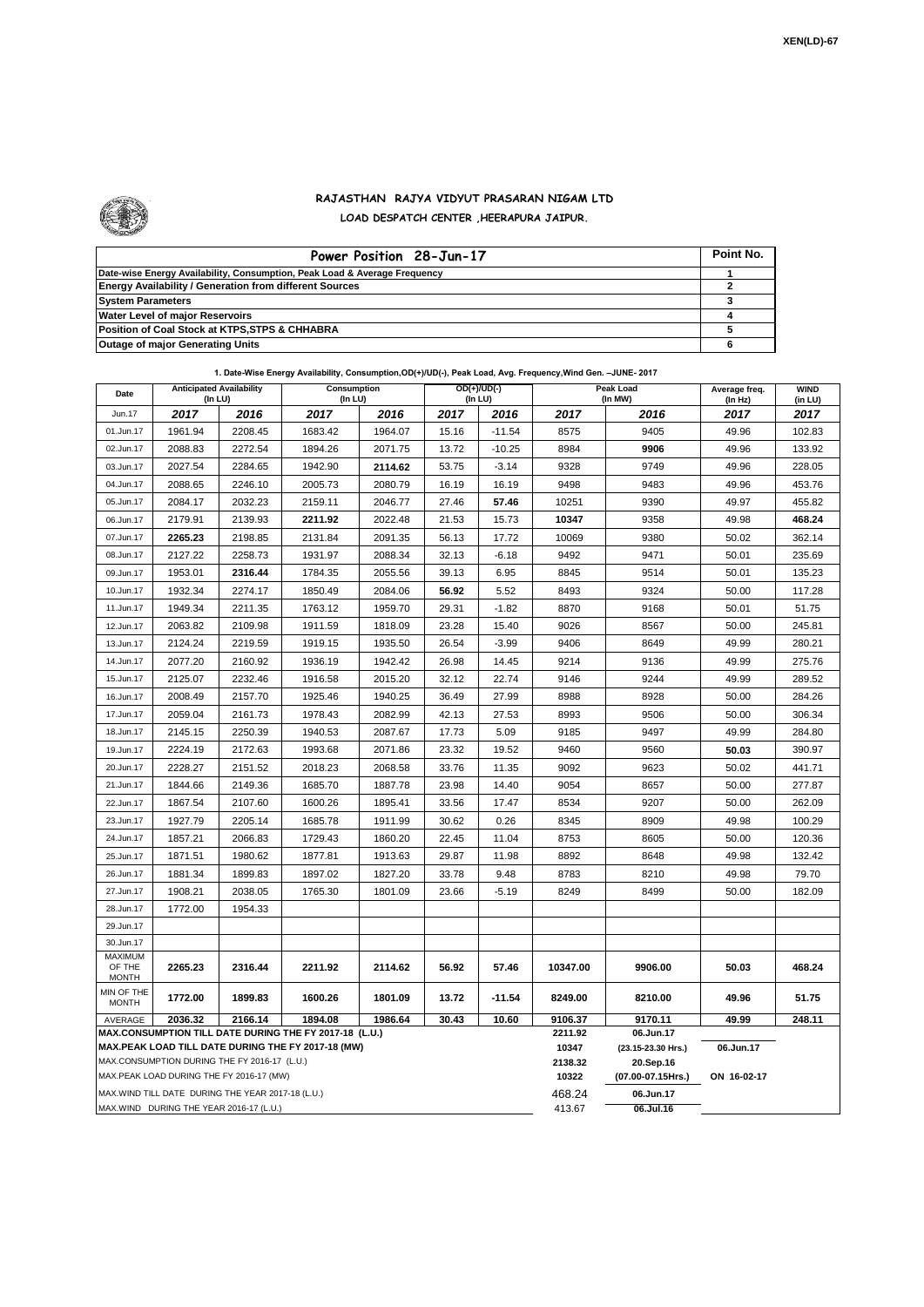| 2. Anticipated Availability/Generation From Different Sources |  |  |  |  |  |  |
|---------------------------------------------------------------|--|--|--|--|--|--|
|---------------------------------------------------------------|--|--|--|--|--|--|

| S.No.               | (In LU)<br>Sources Available to Rajasthan / Installed           | Prior                  | <b>Prior</b>            | Actual             |
|---------------------|-----------------------------------------------------------------|------------------------|-------------------------|--------------------|
|                     | Capacity as on 30.09.2016                                       | assessment of          | assessment of           | Energy             |
|                     | (In MW)                                                         | <b>Avail. For next</b> | Avail.                  | <b>Received</b>    |
|                     |                                                                 | Dav                    |                         |                    |
|                     |                                                                 |                        | $\overline{27}$ -Jun-17 |                    |
| 1                   | KTPS (1240/1240)                                                | 42.00                  | 42.00                   | 39.03              |
| $\overline{2}$<br>3 | STPS (1500/1500)<br>DHOLPUR GAS CCPP (330/330)                  | 55.00<br>0.00          | 55.00<br>0.00           | 46.23<br>0.00      |
| 4                   | RAMGARH (273.5/273.5)                                           | 11.00                  | 49.00                   | 47.00              |
| 5                   | RAPP-A(200/200)                                                 | 38.00                  | 38.00                   | 39.03              |
| 6                   | MAHI (140/140)                                                  | 0.00                   | 0.00                    | 0.00               |
| 7                   | CHAMBAL (RPS+JS) (135.5/271)                                    | 0.00                   | 0.00                    | 1.34               |
| 8<br>9              | GIRAL LIGNITE (250/250)<br>CHHABRA TPS 1000/1000)               | 0.00<br>162.00         | 0.00<br>218.00          | 0.00<br>179.03     |
| 10                  | ADANI (TPS) + KALISINDH (TPS)                                   | 425.00                 | 425.00                  | 362.61             |
|                     | (1200+1200/1320+1200)                                           |                        |                         |                    |
| 11                  | WIND FARM (3980.40/4119.15)                                     | 150.00                 | 140.00                  | 182.09             |
| 12                  | SOLAR POWER(737.70/1295.70)                                     | 0.00                   | 0.00                    | 0.00               |
| 13<br>14            | CAPTIVE POWER PLANTS<br>REGIONAL (INTRA STATE) O.A. (VLTPS)     | 0.00<br>0.00           | 0.00<br>0.00            | 0.00<br>0.00       |
| 15                  | OPEN ACCESS                                                     | $-82.40$               | $-79.66$                | $-79.65$           |
| 16                  | BIOMASS - (101.95/119.25)                                       | 6.00                   | 6.00                    | 5.67               |
| 17                  | BARSINGHSAR LTPS(250/250)                                       | 53.00                  | 53.00                   | 50.64              |
| 18                  | RAJWEST (1080/1080)                                             | 201.00                 | 201.00                  | 153.29             |
|                     | <b>TOTAL (A): 1-18</b>                                          | 1060.60                | 1147.34                 | 1026.30            |
| 19                  | <b>BBMB COMPLEX</b><br>a) BHAKRA(230.79/1516.3)                 | 36.00                  |                         |                    |
|                     | b) DEHAR (198/990)                                              | 28.49                  | 36.04<br>29.45          | 36.45<br>28.44     |
|                     | c) PONG (231.66/396)                                            | 9.26                   | 8.34                    | 9.12               |
|                     | TOTAL: a TO c                                                   | 73.76                  | 73.83                   | 74.02              |
| 20                  | <b>CENTRAL STATIONS</b>                                         |                        |                         |                    |
|                     | d) SINGRAULI<br>(300/2000)                                      | 66.31                  | 79.25                   | 69.82              |
|                     | e) RIHAND<br>(310.24/3000)<br>f) UNCHAHAR-I(20/420)             | 98.04<br>0.00          | 113.16<br>0.17          | 97.21<br>0.95      |
|                     | q) UNCHAHAR-II& III(61/630)                                     | 1.18                   | 1.35                    | 3.68               |
|                     | h) INDIRA GANDHI STPS(JHAJHAR) 0.00/1500)                       | 0.00                   | 0.00                    | 0.00               |
|                     | i) NCTPS DADRI St-II (43.22/980) + DADRI-TH                     | 0.24                   | 0.33                    | 1.89               |
|                     | j) DADRI GAS (77/830)                                           | 1.04                   | 0.23                    | 0.68               |
|                     | k) ANTA<br>(83.07/419)<br>I) AURAIYA                            | 0.00                   | 0.00                    | 0.00               |
|                     | (61.03/663)<br>m) NAPP<br>(44/440)                              | 0.00<br>8.90           | 0.00<br>8.98            | 0.00<br>8.98       |
|                     | n) RAPP-B<br>(125/440)                                          | 31.69                  | 31.69                   | 31.69              |
|                     | o) RAPP-C<br>(88/440)                                           | 20.58                  | 20.58                   | 20.58              |
|                     | p) SALAL<br>(20.36/690)                                         | 4.73                   | 4.63                    | 4.50               |
|                     | (70.37/720)<br>q) URI<br>r) TANAKPUR<br>(10.86/94)              | 16.37<br>1.56          | 16.73<br>1.40           | 16.66<br>1.44      |
|                     | S) CHAMERA –I (105.84/540)                                      | 25.12                  | 25.12                   | 25.12              |
|                     | t) CHAMERA-II (29.01/300)                                       | 6.98                   | 6.98                    | 6.98               |
|                     | u) CHAMERA-III (25.21/231)                                      | 6.07                   | 6.07                    | 6.07               |
|                     | v) DHAULIGANGA (27/280)                                         | 6.50                   | 6.27                    | 6.50               |
|                     | w) DULHASTI (42.42/390)                                         | 10.08                  | 10.08                   | 10.08              |
|                     | x) SEWA (13/120)<br>y) NJPC (112.00/1500)+RAMPUR(31.808/412.02) | 3.28<br>34.13          | 3.28<br>34.13           | 3.28<br>34.13      |
|                     | z) TEHRI (75/1000)                                              | 3.75                   | 3.45                    | 3.45               |
|                     | aa) KOTESHWR (33.44/400) + PARBATI3 (56.73/520)                 | 20.40                  | 20.40                   | 28.58              |
|                     | ab) TALA                                                        | 2.88                   | 2.88                    | 2.88               |
|                     | ac) MUNDRA UMPP (380/4000)                                      | 50.88                  | 50.88                   | 50.88              |
|                     | ad) SASAN (372/3960)                                            | 65.18                  | 76.71                   | 60.71              |
|                     | ae) FRKKA+KHLGN+TLCHR (70.18/3940)<br>af) URS POWER(DADRI TH-I) | 16.52<br>0.00          | 21.41<br>0.00           | 9.79<br>0.00       |
|                     | TOTAL SCHEDULE(a TO af)                                         | 576.15                 | 619.95                  | 580.52             |
|                     | <b>LOSSES</b>                                                   | $-14.97$               | $-17.27$                | $-21.24$           |
|                     | NET SCHEDULED                                                   | 561.18                 | 602.68                  | 559.28             |
| 21                  | BILATERAL (REG.) EXCL. BANKING                                  | 26.28                  | 26.28                   | 26.28              |
| 22<br>23            | <b>BANKING</b><br>BILATERAL(INTER-REG.). EXCLUDING (ISOA &      | $-43.37$<br>86.94      | $-43.37$<br>91.75       | $-43.37$<br>93.50  |
|                     | <b>BANKING)</b>                                                 |                        |                         |                    |
| 24                  | INTER STATE OPEN ACCESS (BILATERAL+IEX)                         | 82.40                  | 79.66                   | 79.65              |
| 25                  | INDIAN ENERGY EXCHANGE                                          | $-2.03$                | 0.00                    | 0.00               |
|                     | <b>TOTAL(B): (19 TO 25)</b>                                     | 711.39                 | 760.87                  | 715.34             |
|                     | TOTAL GENERATION (A +B) : 1 TO 25                               |                        |                         | 1741.64            |
|                     | OVER DRAWAL (+)/UNDER DRAWAL (-)                                |                        |                         | 23.66              |
|                     | <b>GRAND TOTAL</b>                                              | 1772.00<br>1954.33     | 1908.21                 | 1765.30<br>1801.10 |
|                     | <b>LAST YEAR</b>                                                |                        | 2038.05                 |                    |